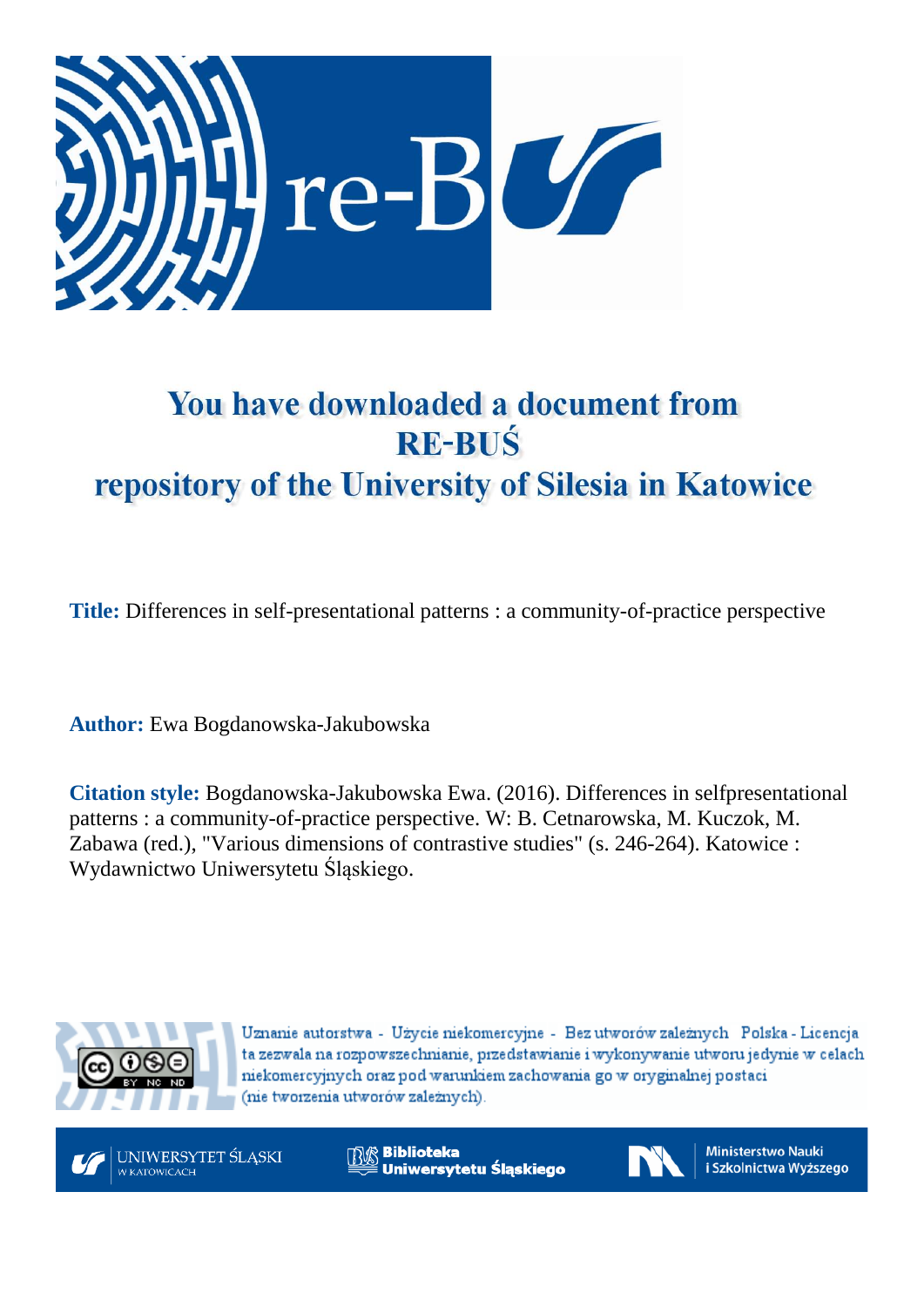# Chapter 15

# **Differences in self-presentational patterns: A community-of-practice perspective**

Ewa Bogdanowska-Jakubowska University of Silesia in Katowice

To allow for a more contextualized analysis of social discourse, political discourse in particular, many researchers (e.g., Wodak 1997; Holmes and Meyerhoff 2003; Mills 2005, 2011; van Dijk 2009) suggest the use of the concept of community of practice. It can also be applied to an analysis of politicians' self-presentational styles. Members of different political parties, apart from having different views on relevant social issues and different hierarchies of values, can be easily identified by the way they behave and self-present. Political parties function as their communities of practice which determine practices in which they engage, discursive practices included. The aim of the study is to compare self-presentational styles of members of two Polish leading political parties, the Civic Platform, and the Law and Justice. Due to the specificity of the discourse to be analyzed, two approaches have been employed: Critical Discourse Analysis, and the post-modern/discursive approach to face and (im)politeness. The data used in the study come from TV political interviews. Key words: community of practice, self-presentation, Critical Discourse Analysis, politeness, political discourse

#### **15.1 Introduction**

Members of different political parties, apart from having different views on relevant social issues and different hierarchies of values, can be easily identified by the way they behave during social interactions, self-present and deal with their opponents. Political parties can be considered as communities of practice in which politicians share ideology and social practices. *Social practices* can be defined as "things that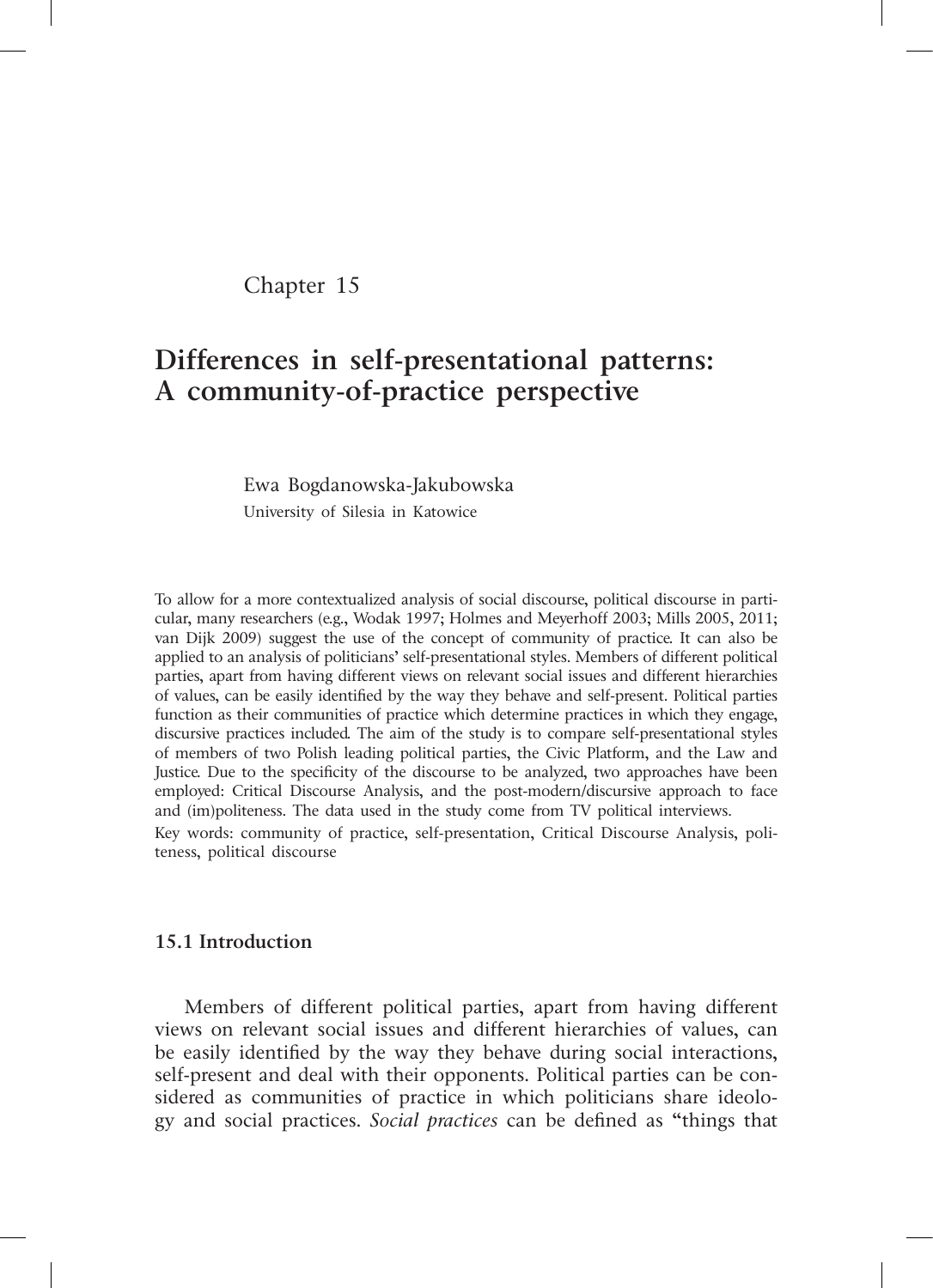people do, with greater or lesser degree of freedom, fixed by custom or prescription, or some mixture of these two" (van Leeuwen 1993: 30). They constitute a dynamic whole made up of such elements as: participants, activities, goal orientation, and relationships (van Leeuwen 1993).

The aim of the study is to compare self-presentational styles of members of two major Polish political parties, the Civic Platform (PO), and the Law and Justice (PiS). Due to the specificity of the discourse to be analyzed, two approaches have been employed:

- Critical Discourse Analysis (Fairclough and Wodak 1997/2009; van Dijk 2009; Wodak 2011),
- the post-modern/discursive approach to face and (im)politeness (Watts 2003; Locher 2006).

The data used in the study come from political interviews presented in the Polish private TV channel TVN24.

Critical Discourse Analysis (CDA) defines *discourse* as "a form of 'social practice'" which implies a dialectical relationship between a particular discursive event and the situation, institution, and social structure which frame it (Fairclough and Wodak 1997: 258). Understood in this way, discourse is both socially constitutive and socially conditioned; it constitutes situations, objects, people's social identities and relationships between individuals and groups. As Fairclough and Wodak (1997: 258) claim,

> [d]iscursive practices may have major ideological effects – that is, they can help produce and reproduce unequal power relations between (for instance) social classes, women and men, and ethnic/cultural majorities and minorities through the ways in which they represent things and position people.

CDA implies a dialogue between the social and the linguistic. Different social issues are represented by different discourses, produced by people of different professions and of different worldviews. Discourse constitutes an integral element of the self-presentational style, and as such can be analyzed in terms of the impact it has on social identity and self-image.

The post-modern/discursive approach to face and (im)politeness has been developed in opposition to Brown and Levinson's (1987) theory of politeness. (Im)politeness and facework are considered by the representatives of this approach in a broader, discursive, perspective. Face no longer belongs to an individual, but is conjointly created by interactants who negotiate their relationship during social interaction, which is in line with Goffman's (1967) ideas on face. The conceptualization of (im)politeness as something that emerges within discourse is here opposed to the concept of (im)politeness of decontextualized utterances, as suggested by Brown and Levinson (1987). The approach stems from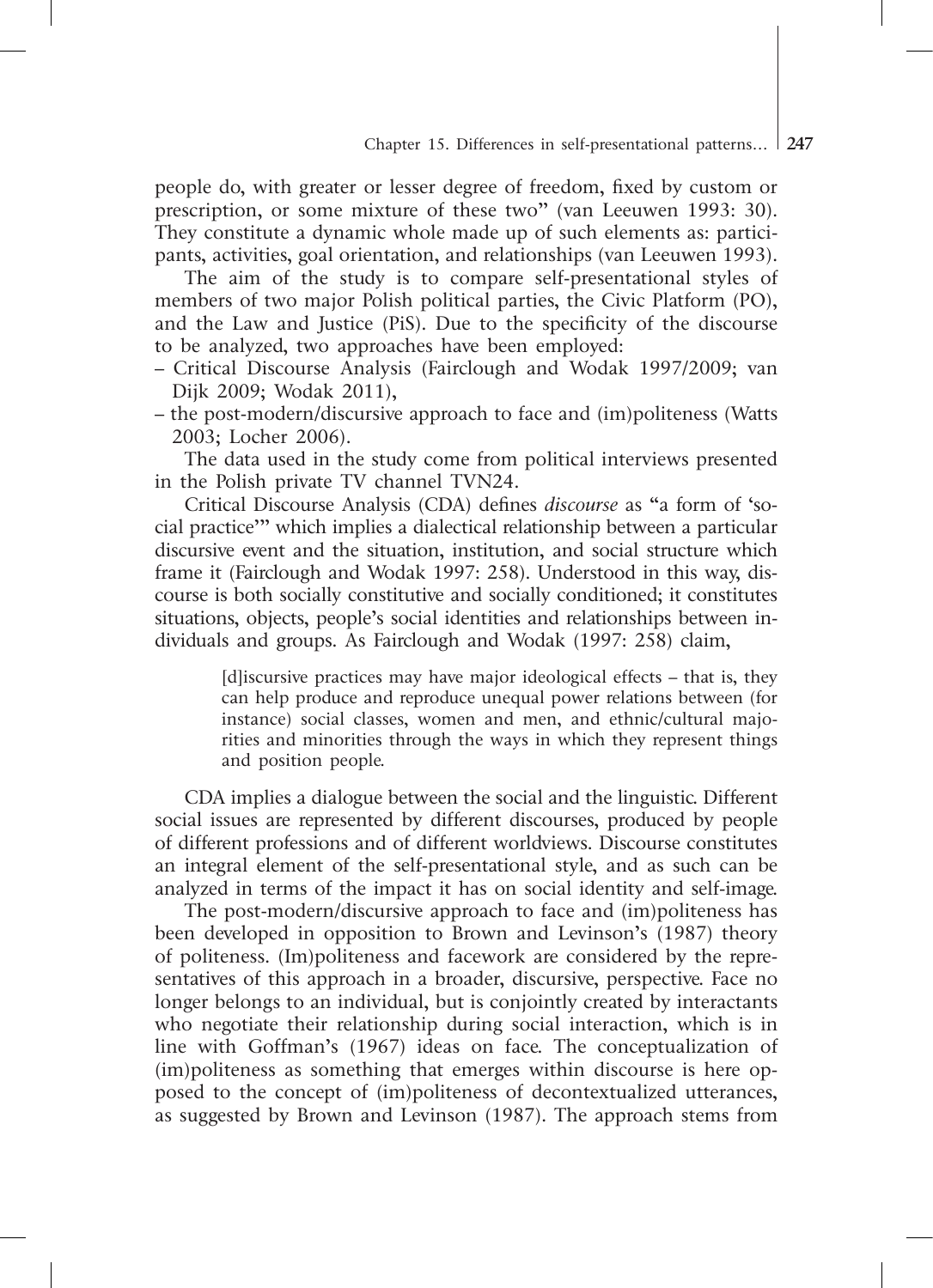Bourdieu's theory of practice (1977). According to its main proponents, (im)politeness is constructed discursively during social interaction, and as such should be perceived as a form of social practice (Eelen 2001; Watts 2003; Mills 2003; Locher and Watts, 2005).

The discursive approach to (im)politeness and face postulates the focus on the analysis of *relational work* (Locher and Watts 2005; Watts 2003, 2005a; Goffman's concept of *facework* (1967); cf. Arundale 2006), involving actions in which individuals engage to negotiate relationships with others. I suggest the distinction between two types of facework (Bogdanowska-Jakubowska 2016). *Unmarked facework* involves actions intended to maintain or enhance self and/or other face; it is behavior aimed at establishing a good relationship or at sustaining the current state of a relationship – appropriate/politic/polite behavior (cf. Watts 2003; Locher 2006; Mullany 2008: 235). *Marked facework* involves actions which do not meet the addressee's expectations – inappropriate behavior: overpolite behavior, or impolite or rude behavior.

To allow for a more contextualized analysis of facework, it is worth to use the concept of *community of practice* (CoP)*,* developed by Lave and Wenger (1991; cf. Mills 2005, 2011). The judgments whether a particular behavior is polite, impolite or rude, appropriate or inappropriate, are made on the basis of norms constructed by a given community of practice. Different communities of practice have different norms of social behavior, specifying what is appropriate/politic/polite and what is inappropriate/impolite (Mills 2011).

# **15.2 Political parties as communities of practice**

# *15.2.1 The concept of community of practice*

Many researchers use the concept of CoP analyzing social discourse, political discourse in particular (e.g., Wodak 1997; Holmes and Meyerhoff 2003; Mills 2005, 2011; van Dijk 2009). According to Etienne Wenger, every CoP, which he views "as a social learning system" (Wenger 2010: 1), should be characterized by:

- the domain of interest members of a given community of practice share interests and a competence which distinguishes them from other people;
- the community members of a CoP engage in joint activities, build relationships, help each other, and learn from each other;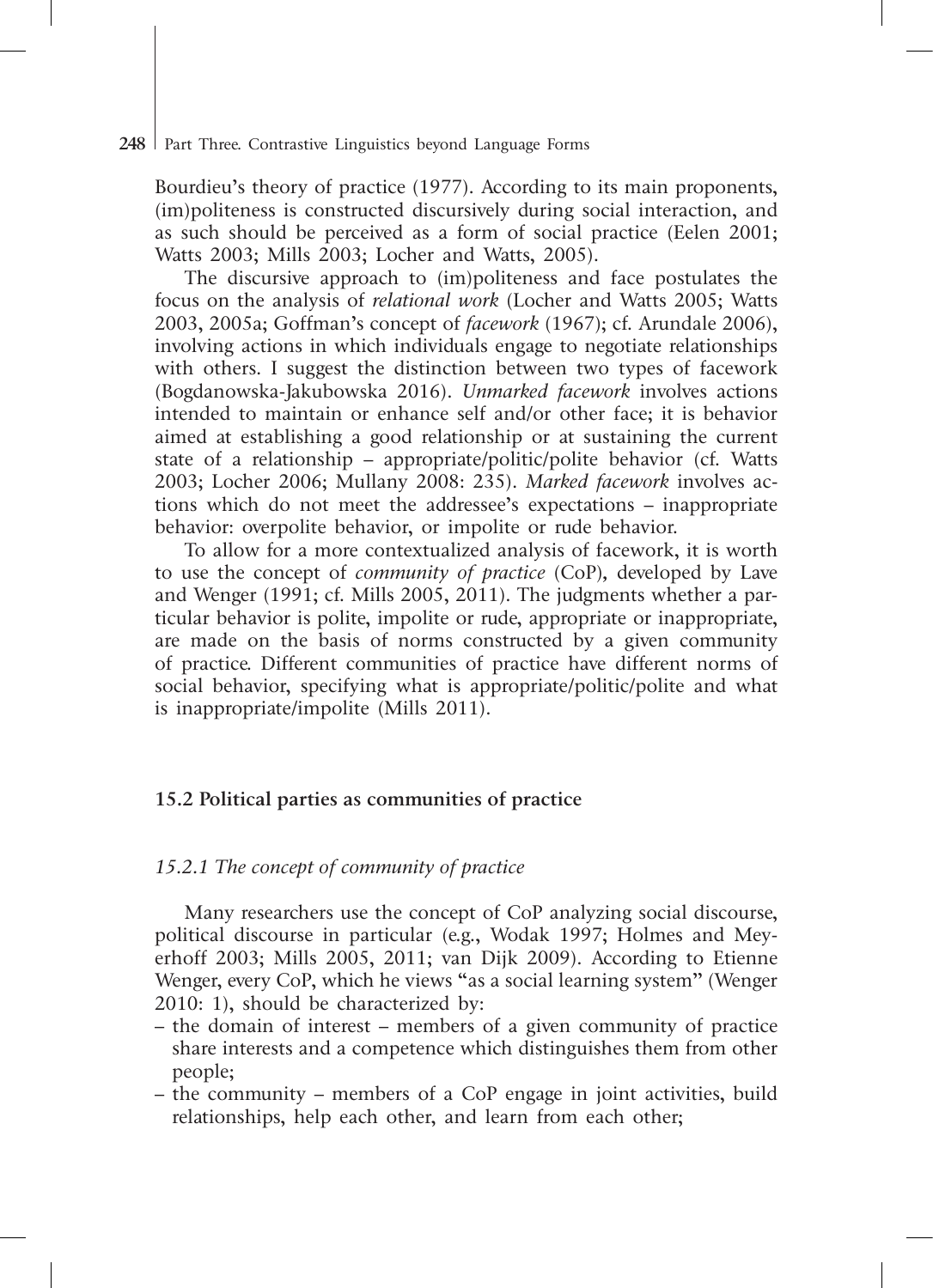– the practice – members of a CoP are practitioners. They develop a shared repertoire of resources (a shared practice): experiences, stories, tools and ways of addressing recurring problems.

CoP, then, is more than a group of friends or a group of people working in the same profession or having the same hobby; it is

> [a]n aggregate of people who come together around mutual engagement in an endeavor. Ways of doing things, ways of talking, beliefs, values, power relations – in short, practices – emerge in the course of this mutual endeavor. As a social construct, a CofP is different from the traditional community, primarily because it is defined simultaneously by its membership and by the practice in which that membership engages. (Eckert and McConnell-Ginet, 1992: 464)

As social constructs, CoPs appear in various spheres of social life and "are part of broader social systems that involve other communities" (Wenger 2010: 3). Political parties have all the features which turn a group of people into a CoP. Virtually every political party can be characterized by:

- the domain of interest members of a political party share a system of values, a world-view and ideas about the way the country should be governed, and seek to achieve common goals, which distinguishes them from members of other parties;
- the community members of a political party engage in joint activities (actively participate in an election campaign, work on constructing a common policy, build relationships, help each other and learn from each other (e.g., how to be a good member of one's party, be efficient in parliamentary work, get as many votes of the electorate as possible);
- the practice members of a political party are practitioners. They develop a shared repertoire of resources (a shared practice): ways of arguing, addressing recurring problems and dealing with political opponents.

According the social constructionists, identity is seen as situationally motivated and achieved (Bauman 2000: 1). Tajfel (1981: 255) claims that identity is "that part of an individual's self-concept which derives from his knowledge of his membership in a social group (or groups) together with the value and emotional significance attached to that membership". Thus being a member of a community of practice also has an impact on an individual's identity. The process of identity construction and attribution is grounded in different kinds of social practices and activities (De Fina 2011: 353). In different interactional contexts people choose from "an inventory of identities" those which are most suitable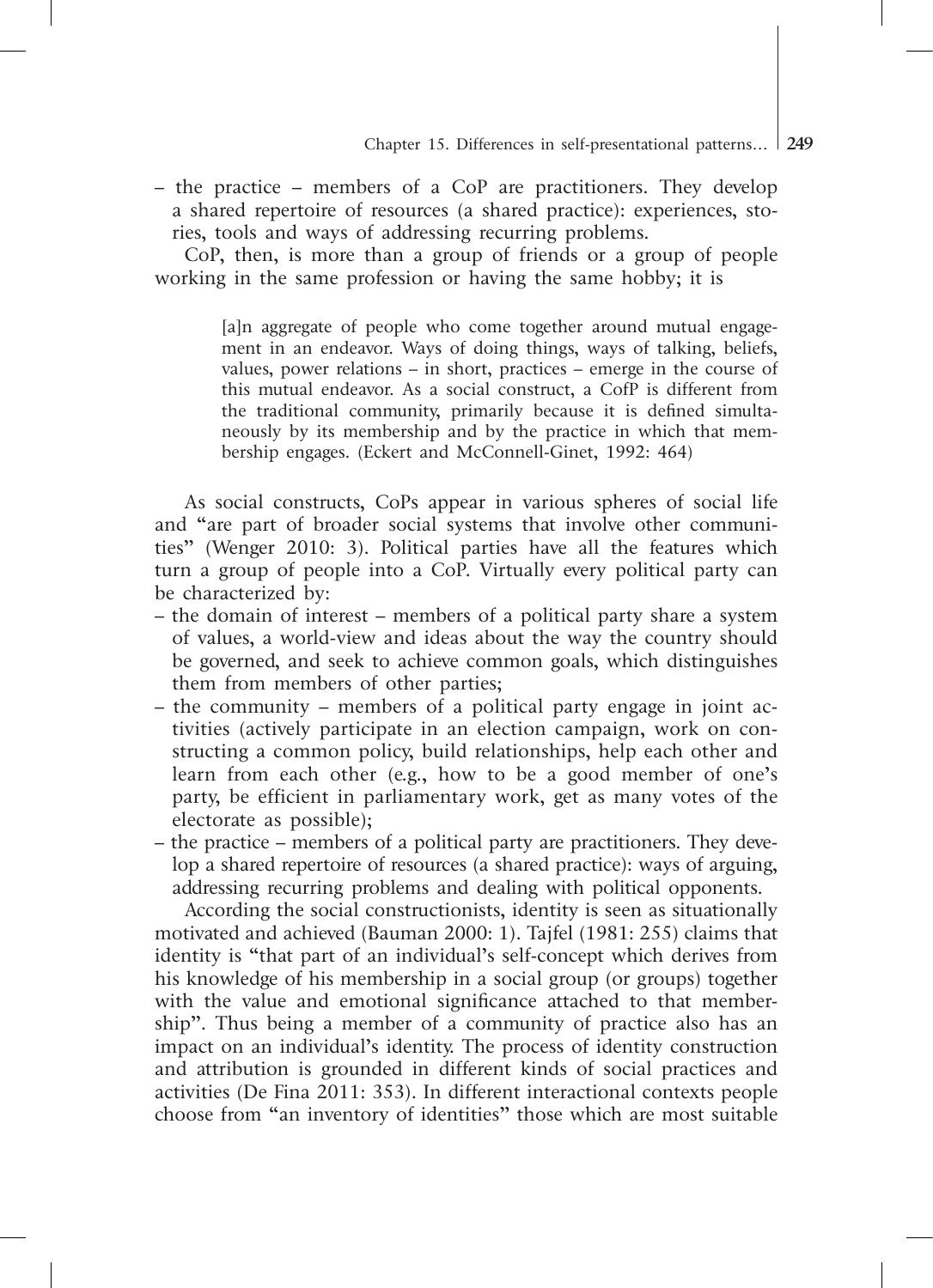for the situation and for their interlocutors (De Fina 2011; Bogdanowska and Bogdanowska-Jakubowska 2014).

> [T]he identities that people display, perform, contest, or discuss in interaction are based on ideologies and beliefs about the characteristics of social groups and categories and about the implications of belonging to them. These ideologies and beliefs underlie in complex ways the discourse produced in interaction by social actors. Thus, situated displays of identity relate in many ways to the more general identities that are built by social groups. (De Fina 2011: 353–354)

"The feeling of belonging to a community of practice and the phenomena of identification are only possible in connection with groups or categories one does not belong to" (Wodak 2011: 77). An individual (politician) perceives her/himself as similar to others of the same background (*we* are members of the same group (e.g., political party) or have similar social identities) and different from members of other groups (e.g., other political parties) or categories (*them*) (Wodak 2011). Differentiation between *us* and *them* implies opposition and contrast (see Example 1). Metaphorically speaking, they use a different language (Bogdanowska-Jakubowska 2015; Bogdanowska and Bogdanowska-Jakubowska 2014).

(1) Jarosław Kaczyński (PiS leader): *MY to wiemy i jesteśmy blisko ludzi, bo jeździmy po Polsce. A w tym czasie rządzący* [*ONI*] *zajęci są sobą, walką o kasę i nie wiedzą, co mają robić* (Gazeta.pl). (WE know it and we are close to people, we are traveling across Poland. In the meantime, [members of] the government [THEY] are occupied with themselves, with fighting for money and they do not know what to do.)

However, it is important to remember that even for an individual, identities are not stable (Wodak 2011: 77). For various reasons (ideological or pragmatic), people re-shape their identities, sometimes moving from one community of practice to another. This also happens in politics, when politicians move from one party to another. Such transfers usually evoke comments from both sides (see Examples 2 and 3).

(2) Donald Tusk (PO leader): *Cieszę się, że spotykamy się z takimi ludźmi jak Michał Kamiński, którzy zmieniają opinię na temat Platformy Obywatelskiej i chcą nam pomóc utrzymać stabilność polityczną.* (…) *Michał Kamiński, tak jak gorliwie potrafił uderzyć Platformę wtedy, kiedy prezentował konkurencyjne ugrupowanie, z jeszcze większą energią będzie wspierał to, co ma sens* (http://www.tvn24.pl).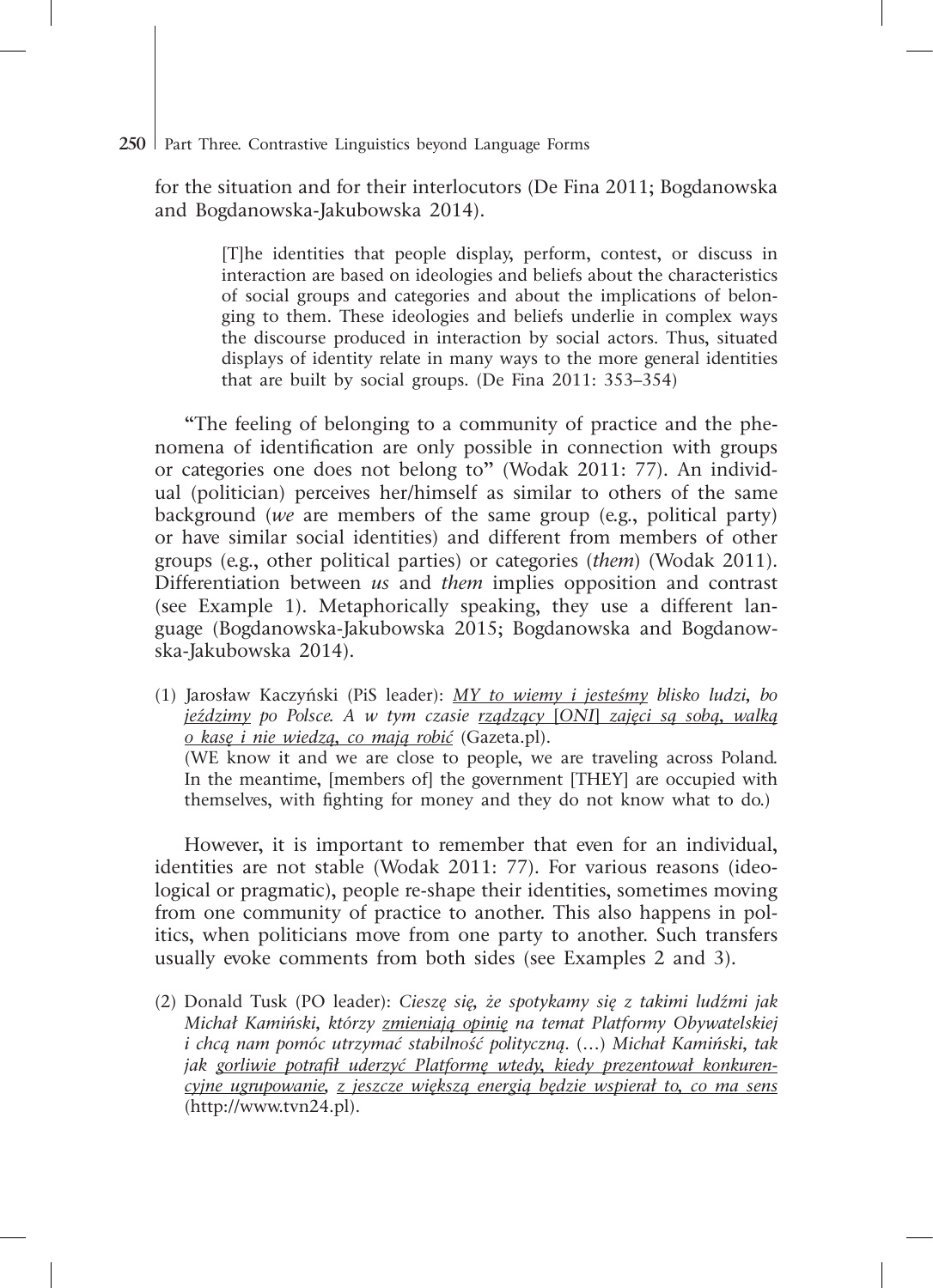(I'm glad that we can meet such people as Michał Kamiński, who are able to change their opinion on the Civic Platform and want to help us maintain political stability. (...) As eagerly as he used to strike the Civic Platform when he represented a rival party, Michał Kamiński will support now, with even greater energy, the cause which makes sense.)

(3) Jacek Kurski (Michał Kamiński's former party colleague): (…) *w planie politycznym, oczywiście, to oznacza, że jesteśmy …, ani nam się witać, ani żegnać, żyjemy na archipelagach, jakby powiedział poeta. I mogę powiedzieć, że, Michał nie obraź się, przeszedłeś na złą stronę mocy* (http://www.tvn24.pl).  $((\ldots)$  on a political level, it means that we are  $\ldots$ ; we can neither greet each other nor bid goodbye; we live on different archipelagoes, as the poet would say. I can say that, Michał don't get offended, you joined "the dark side of the Force".)

#### *15.2.2 An overview of the two main political parties in the present-day Poland*

As has been mentioned above, the aim of the study is to carry out an analysis of patterns of behavior and self-presentation styles of members of the two major political parties in Poland, the Civic Platform (center-right) and the Law and Justice (right wing). To be able to see and understand differences and similarities in self-presentation between politicians belonging to the two parties, it is necessary to possess some knowledge of the parties in question.

The Civic Platform (PO), a leading party at the time when the text was written, is strongly pro-European. Its "voters share the following characteristics: higher education than the average, better off, and native to the western parts of the country" (Holm-Hansen 2011: 280), and living in big cities. Among the values mentioned in the PO statute (*Statut PO RP* 2013, www.platforma.org; www.platforma.org/en/aboutus), there are *democracy*, *the rule of law*, *civil rights*, *social solidarity*, *family*, *equality*, *quality of life*, *economic development*, and *prosperity*.

The Law and Justice (PiS) is a national-conservative party, at that time the main opposition party in Poland. The PiS is described as "a continuation of the populist and justice-oriented currents present in proletarian upheavals against Polish state socialism since 1956". Its voters have little or no education, low income and live in small towns and in countryside (Holm-Hansen 2011: 277). Among the values mentioned in the PiS statute (*Statut Prawa i Sprawiedliwości* 2013, www.pis. org.pl), there are *nation*, *democracy*, *the rule of law*, *civil rights*, *patriotism*, *solidarity*, *family*, and *social equality*.

Although the two parties are constantly in opposition to each other, they appear to share some values and have a lot in common.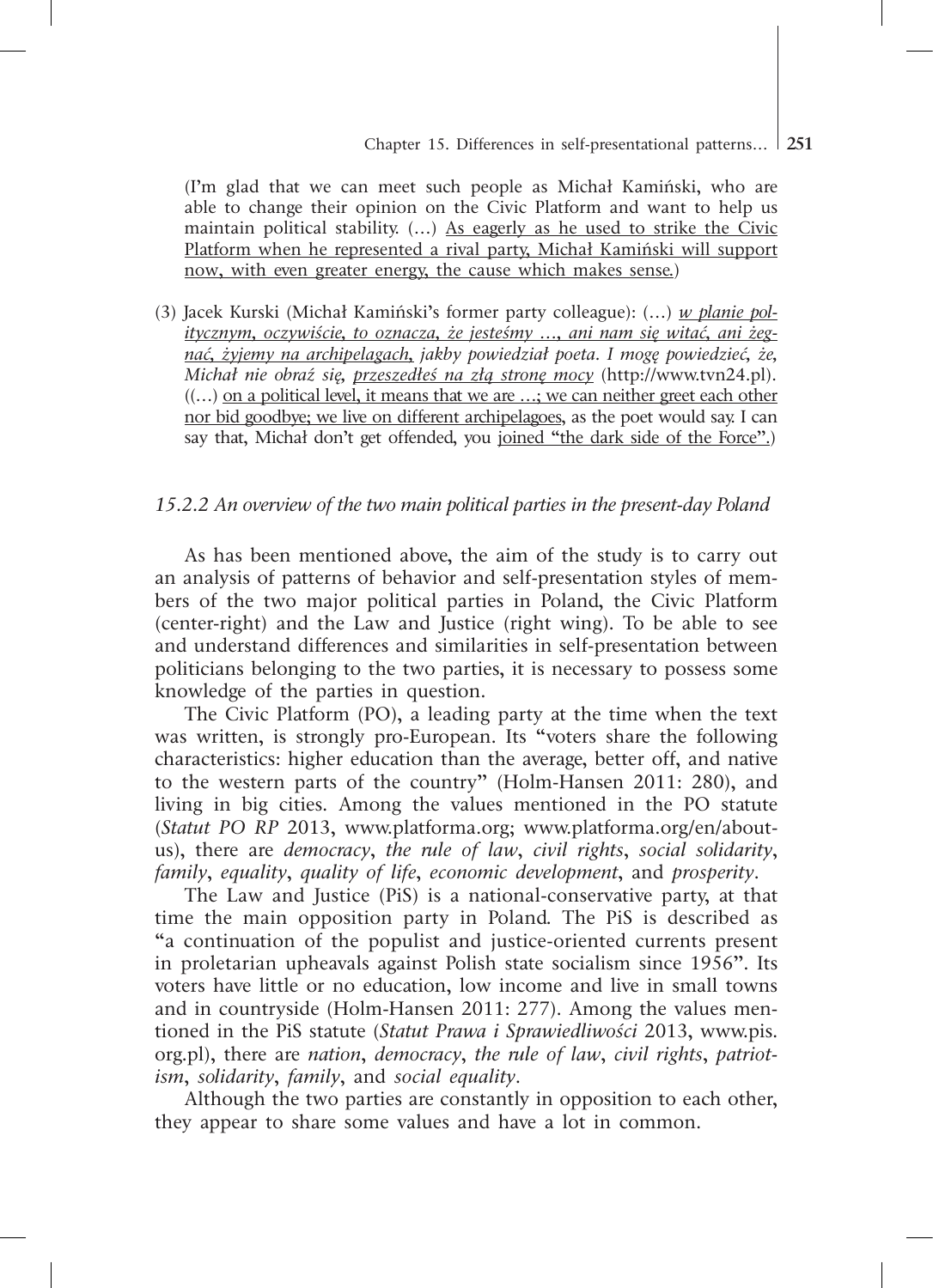#### **15.3 Politics in the media**

In political interviews, two types of public discourse are created, political discourse and media discourse. Political discourse on TV belongs to what Sarcinelli (1987) calls the presentation of politics, which takes place in the media and is shown to the general public. By contrast, the production of politics takes place behind the scenes and the general public has no access to it (Sarcinelli 1987). Political discourse in the media can be understood in many different ways. According to Lauerbach and Fetzer (2007: 15), what we can observe in political interviews on TV is "[d]iscourse *with* politicians and other political personnel" which is produced during dialogic speech events in which they interact with journalists.

Political discourse in the media, and elsewhere, created by members of a community of practice – one political party – bears the mark of their worldview and membership in general. As a result, the form (patterns of interactional behavior, self-presentation, and politeness styles) and the content of political discourse signify the speaker's party membership. As Caldas-Coulthard (2003: 272) maintains, in the discourses of the media, *we* signifies "the civilized world, the free democracies, the West, the free world", in contrast to *the others*, usually classified negatively (see Example 4).

(4) Marzena Wróbel (PiS) to a member of Twój Ruch: *Proszę się przyjrzeć swoim listom, proszę się przyjrzeć osobom, które wielokrotnie obrażały Polaków, zwłaszcza katolików, zwłaszcza ich uczucia religijne. I wy uważacie, że to jest norma i że to jest mądre?*

(Look at your [the Your Movement party's] lists [of candidates for the European Parliament]. Have a look at the persons who offended Poles many times, especially Catholics and their religious feelings. And you think that it is a norm, and that it is wise?)

Political interviews, like news, provide the audience with the *recontextualization* of the topic, as comments made by interview participants (invited politicians and the host) are not objective representations of facts, but rather ideologically-grounded constructs that encode fixed values (cf. Caldas-Coulthard 2003). Analyzing what they say and how they behave, one can identify their political affiliation.

# **15.4 An analysis of politicians' self-presentation**

In this section I focus on the forms which individual party members use to construct and present their group identity, deal with the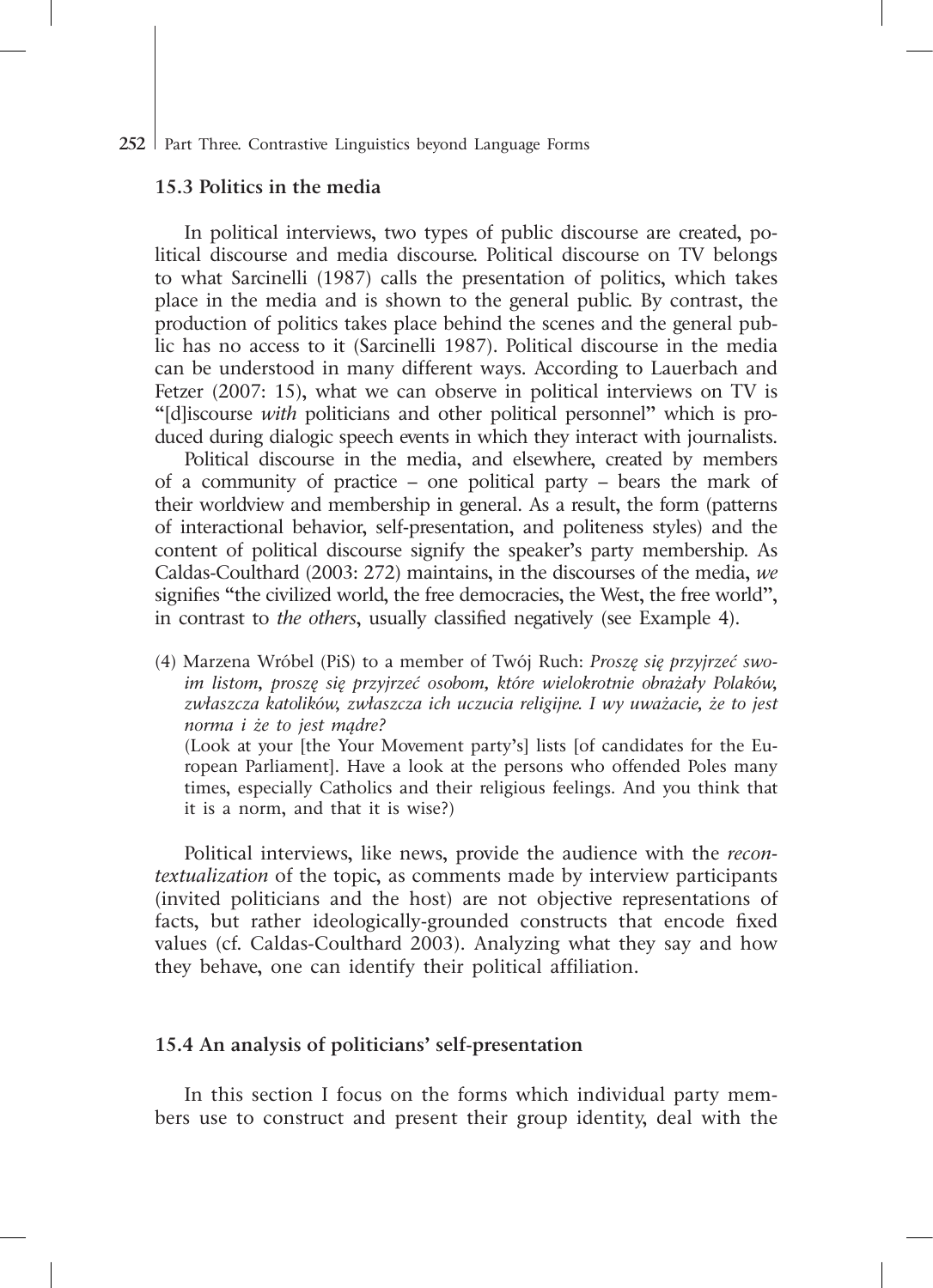question of representing the other, and interact with their political opponents. I will analyze extracts from an interview with the PO and PiS campaign managers, given before the elections to the European Parliament, May 2014.

Analyzing politicians' behavior in the media, one should do so at three levels:

- interpersonal level, depending on the context of situation (participants' social status, interpersonal relations between the participants, place and time of interaction, topic);
- individual level, including the participants' personality and personal identity;
- affiliation level, concerning the party they belong to (its ideology, its position in the country's political arena: major/minor party, leading/ opposition party).

Taking such a multi-level perspective may help account for differences in the politicians' behavior.

The analyzed interview has a symmetrical structure; the interviewer asks the two interviewees questions of the same type. In Example 5, the PO campaign manager, Tadeusz Zwiefka, responds to the interviewer's question in a chronological (*od początku* 'from the beginning') and logical way, providing detailed arguments for his decisions. His lengthy utterance has two main aims, to discredit the leader of the opposition party – PiS, Jarosław Kaczyński, and to create a positive self-image, both individual and group (the PO party). He realizes the first aim by accusing the PiS leader of not providing the necessary information in his declaration of income, and breaking the regulations. To mitigate his attack, he mentions that Kaczyński is willing to provide the information if the ethics committee asks for it, at the same time showing his own and his party's good will and tolerance (*Więc czekamy na uzupełnienie.* 'Thus we are waiting for the supplementation.'). However, he presents the problem of Kaczyński's failure to provide the financial information as something serious, aggravated by the facts that Kaczyński is a lawyer, and due to his profession he should know the consequences of breaking the law, and that he is not an average party member, but its leader. The PO campaign manager's answer is given in a calm voice and to the point, and its main aim is to show the high moral standards of the speaker and his party.

- *2. że nie powiedział, od kogo pożyczył pieniądze i że nie wpisał tego do oświadczenia.*
- *3. I że państwo mieli nawet iść do prokuratury, i co?*
- *4. Tadeusz Zwiefka (PO): Nie, nie ma wniosku do prokuratury, ponieważ…*
- *5. Od początku: zarzut powstał dlatego, ponieważ to jest niewypełnienie ustawy.*

<sup>(5)</sup> *1. Interviewer: Pan zarzucił prezesowi Jarosławowi Kaczyńskiemu to,*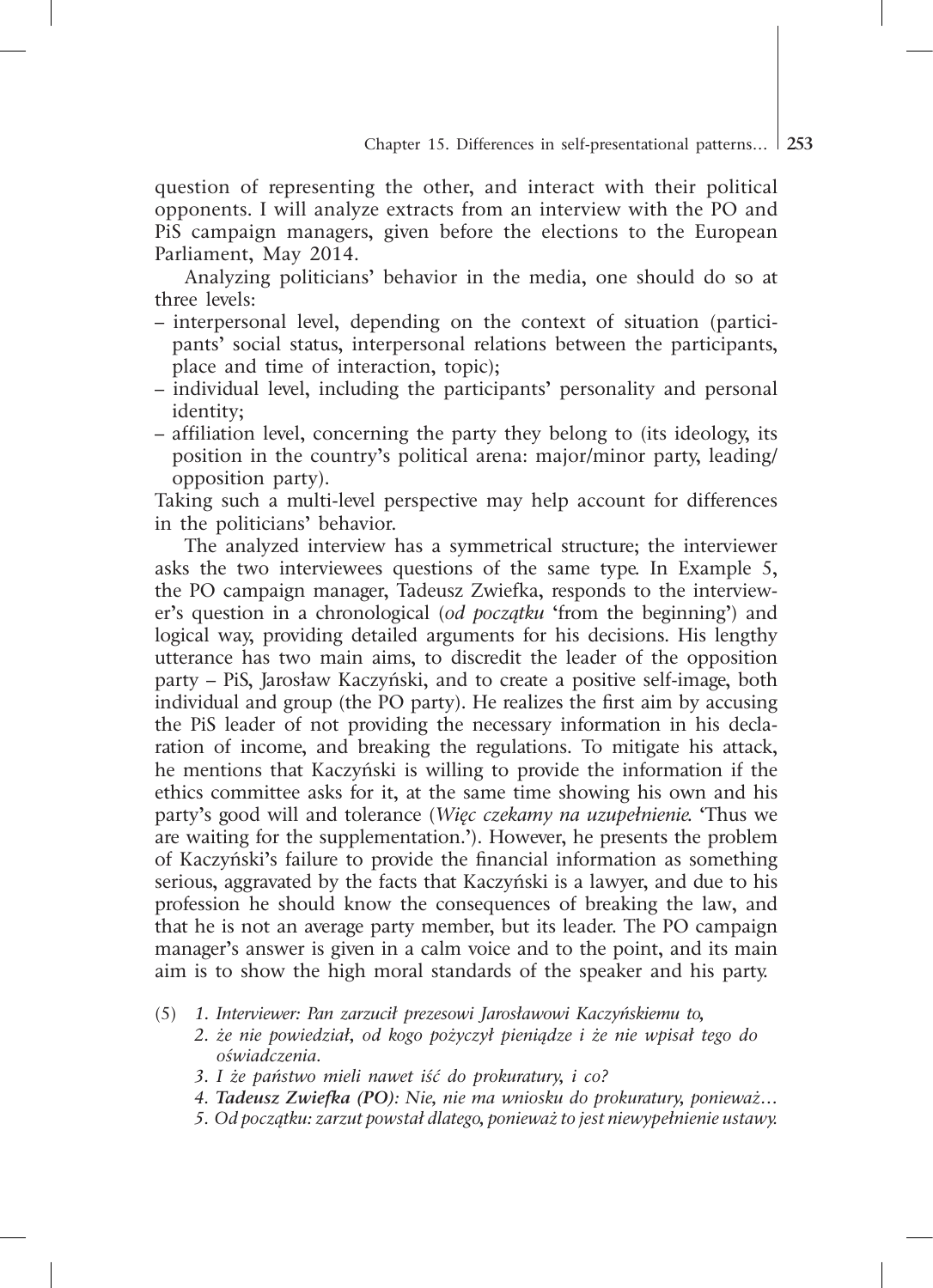- 254 Part Three. Contrastive Linguistics beyond Language Forms
	- *6. Ustawa mówi bardzo wyraźnie, co powinno być zawarte w oświadczeniu majątkowym.*
	- *7. Punkt jedenasty również dokładnie precyzuje, jakiego rodzaju informacje powinny się tam znaleźć.*
	- *8. Ale ponieważ pan prezes Jarosław Kaczyński oświadczył,*
	- *9. że jeśli komisja etyki zażąda, żeby uzupełnił, to on uzupełni. Więc czekamy na uzupełnienie.*
	- *10. Interviewer: Więc nie było problemu i to było takie malutkie czepialstwo.*
	- *11. PO: A nie. To jest poważny problem, ponieważ ponieważ szef największej partii opozycyjnej,*
	- *12. który jest prawnikiem, powinien wypełniać zapis ustawowy, ustawę, którą on sam tworzył.*
		- 1. Interviewer: You accused chairman Jarosław Kaczyński
		- 2. of not saying who had lent him the money and not providing this information in his declaration of income.
		- 3. And that you [plural] were to bring a prosecution against him. And what happened?
		- 4. **Tadeusz Zwiefka (PO):** No, there hasn't been any charge put against him, because…
		- 5. Well, once again: the charge was formulated, because this constitutes the law infringement.
		- 6. The law clearly states what should be included in a declaration of income.
		- 7. Point 11 also precisely states what kind of information should be provided.
		- 8. But because party leader Jarosław Kaczyński promised
	- 9. that if the ethics committee requires that he should supplement it, he would do so. Thus we are waiting for the supplementation.
	- 10. Interviewer: So there was no problem, and this was simply picking on him.
	- 11. PO: But no. This is an important problem, because because the leader of the main opposition party,
	- 12. who is a lawyer, should adhere to the law he himself created.

In Example 6, the PiS campaign manager, Andrzej Duda, attacks the PO and its leader, Prime Minister Donald Tusk, in a different, indirect way. He uses the word *znamienny* (striking characteristic, typical of whom? of what? – of the PO and this party members' ways) and the expression *ciekawa sytuacja* ("an interesting situation; worth investigating?"). The PiS campaign manager's utterance (lines 4–6) can be treated as a kind of understatement whose main function is to threaten the prime minister's face, its moral aspect in particular. He apparently agrees with the interviewer, who states the obvious (line 7), and, smiling, he expresses pity that the prime minister's declaration of income has not been published before the election (lines 8–9). The implicature arising from this sentence is made explicit in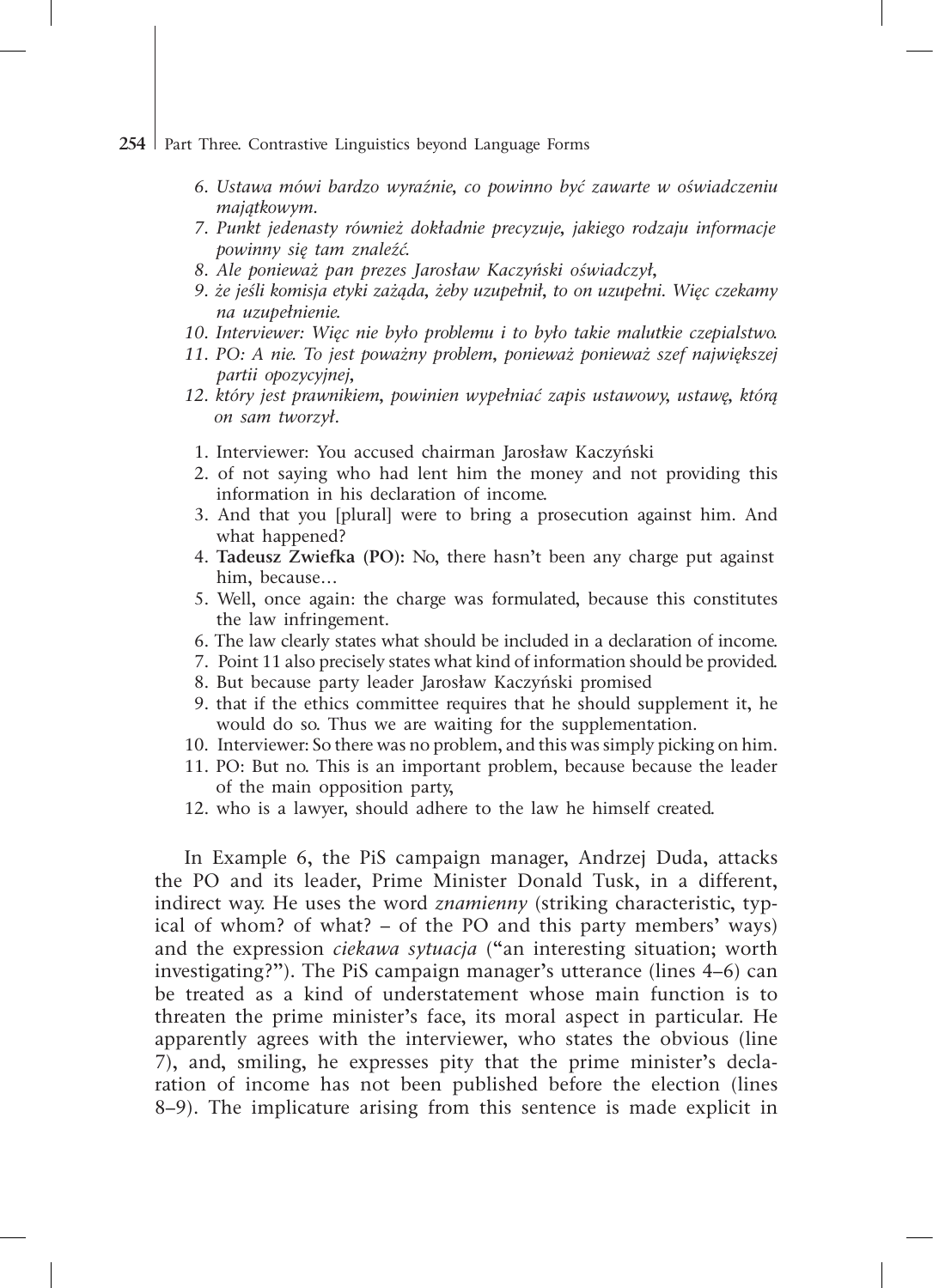the interviewer's question (line 10). Answering it, the PiS politician starts with *Ale rozumiem* (But I understand), implying that he does not think Prime Minister Tusk hides anything, but he does not want to say it explicitly, as this would constitute a positive comment. Duda's criticism is aimed at the PO in general, which as a leading party favors its members (line 11). He does so indirectly, commenting on the Sejm office run by the PO – *no tak po prostu działa* ("it simply works like that"). While he considers his own criticism aimed at Tusk and the PO as justified, he claims that accusations against Kaczyński made by the PO (lines 12–13) are not, as what is presented as Kaczyński's fault is a general routine in the PO (lines 14–17).

- (6) *1. Interviewer: A państwo dziś z kolei zaatakowali premiera Donalda Tuska. 2. że wcale nie złożył oświadczenia,* 
	- *3. a okazuje się, że Sejm doszedł do litery 'T' i nie doszedł do premiera.*
	- *4.* **Andrzej Duda (PiS):** *No właśnie to bardzo znamienne jest. Też bardzo ciekawa sytuacja.*
	- *5. Jan Tomaszewski już ma opublikowane oświadczenie,*
	- *6. a trzy pozycje dalej Donald Tusk jeszcze nie ma opublikowanego oświadczenia.*
	- *7. Interviewer: Według alfabetu, to jest o, p, r, s, t …tak? Po kolei.*
	- *8. PiS: Tak, oczywiście. Szkoda, że przed wyborami pan Donald Tusk,*
	- *9. jego oświadczenie nie jest jeszcze jawne, ale… (smiling)*
	- *10. Interviewer: Sądzi pan, że coś premier ukrywa?*
	- *11. PiS: Ale rozumiem, że Sejm, w kancelarii Sejmu, którym dzisiaj kieruje PO, no tak po prostu działa.*
	- *12. Natomiast to jest zupełnie inna sprawa,*
	- *13. dlaczego myśmy byli tak przykro zdumieni tym atakiem na pana prezesa Jarosława Kaczyńskiego.*
	- *14. Bo wystarczy otworzyć oświadczenia majątkowe posłów, posłów także i PO,*
	- *15. można zobaczyć oświadczenie majątkowe pani marszałek Kopacz,*
	- *16. gdzie wpisuje cały szereg kredytów, podaje, że to są kredyty bankowe,*
	- *17. ale nie podaje, jaki to jest cel, mimo, na jaki cel były pobierane. Mimo że…*
		- 1. Interviewer: and you have attacked Prime Minister Donald Tusk.
		- 2. that he has not presented his declaration of income,
		- 3. it turns out that the Sejm has reached the letter 'T' and has not reached the prime minister.
		- 4. **Andrzej Duda (PiS)**: Well, that's just typical. And a very interesting situation as well.
		- 5. Jan Tomaszewski has already had his declaration published,
		- 6. and three positions ahead Donald Tusk hasn't had his declaration published yet.
		- 7. Interviewer: In alphabetical order, it goes o, p, r, s, t, … doesn't it?
		- 8. AD: Yes, certainly. It's a pity that Mister Donald Tusk,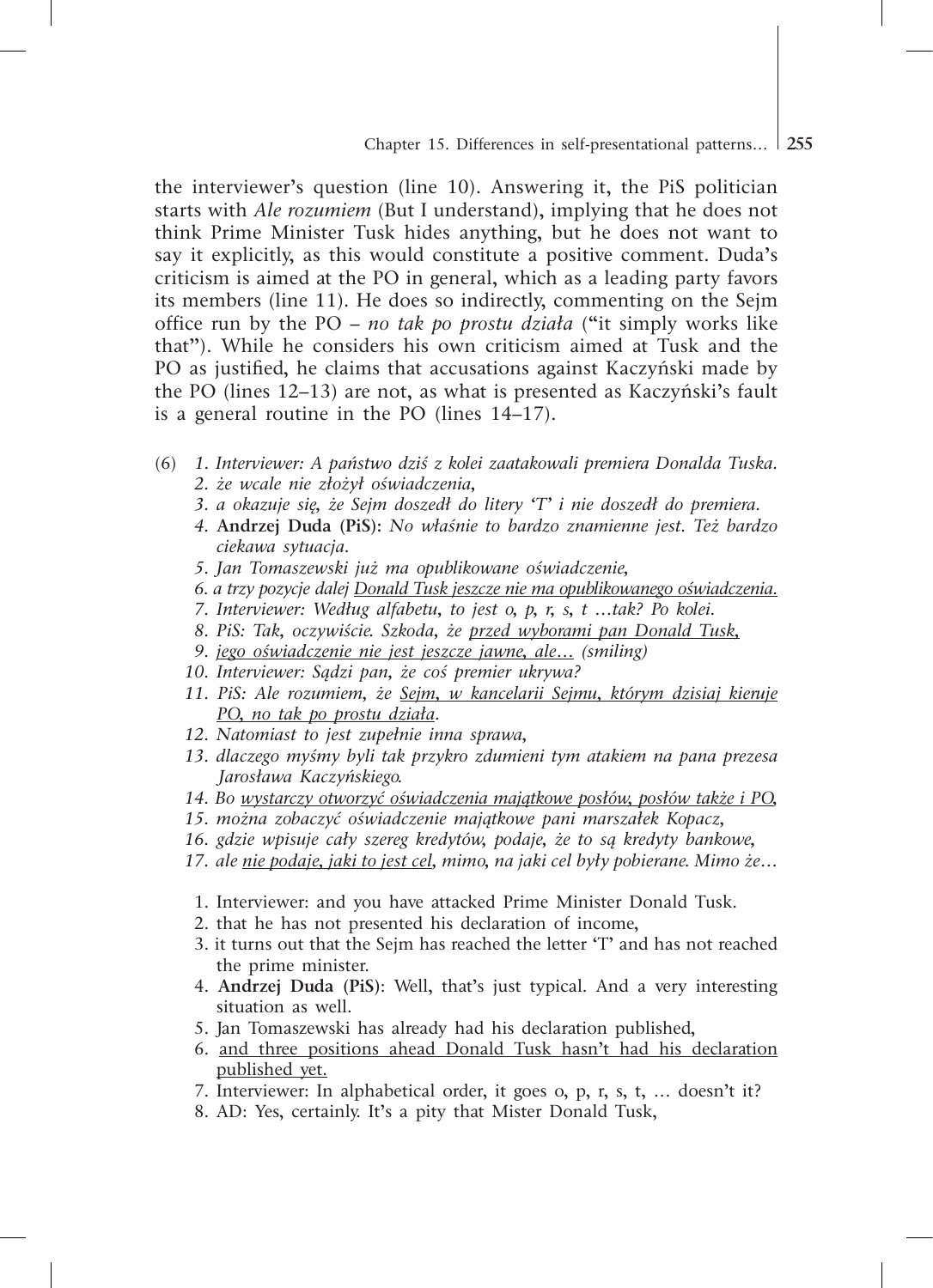- 9. his declaration hasn't been published before the election, but …(smiling)
- 10. Do you think that the prime minister is hiding anything?
- 11. PiS: But I understand that the Sejm, the Sejm office, which is now operated by the PO, simply works like that.
- 12. However, this is a completely different matter,
- 13. that's why we were so sorrowfully astounded by the attack on chairman Jarosław Kaczyński.
- 14. Because it will do to open the declarations of income of members of the Sejm, members of the PO included,
- 15. one can see the declaration of income of the Speaker Ewa Kopacz,
- 16. in which she enumerates a list of loans, she informs that these are bank credits,
- 17. but she does not inform what was the purpose, why she took them. Although…

In Example 7, which is a continuation of Example 6, the PO politician tries to undermine the PiS politician's confidence, implying that he has not checked the information properly (line 2). The latter reciprocates the request, which he also addresses to the TV viewers. Again the PO member takes the moral high ground to enhance the moral aspect of his own face (line 5).

- (7) *1. PiS: Nie ma celów, w oświadczeniu pani Kopacz, nie ma celów.*
	- *2. PO: Proszę sprawdzić.*
	- *3. PiS: No, proszę sprawdzić. Proszę widzów, w takim razie, żeby sprawdzili.*
	- *4. Ale to samo jest w wielu innych oświadczeniach majątkowych posłów.*
	- *5. PO: Ale nikogo to nie usprawiedliwia, każdy z tych posłów powinien to zrobić.*
	- 1. PiS: There are not purposes included, in Ms. Kopacz's declaration there are no purposes.
	- 2. PO: Please, check it.
	- 3. PiS: Well, please, check it. I request TV viewers to check it.
	- 4. But the same refers to many other declarations of income of the members of the Sejm.
	- 5. PO: But nobody can be excused, each member of the Sejm should do so.

The interviewer's next question (Example 8) is oriented at making the PiS member present his opinion on PO members in the European Union. Duda (PiS) takes the opportunity to say a few critical words about the PO (lines 6–7). To make the negative representation of the PO in the European Union more convincing, he contrasts it with a self-presentational comment (line 8). The contrast involves the opposition *we*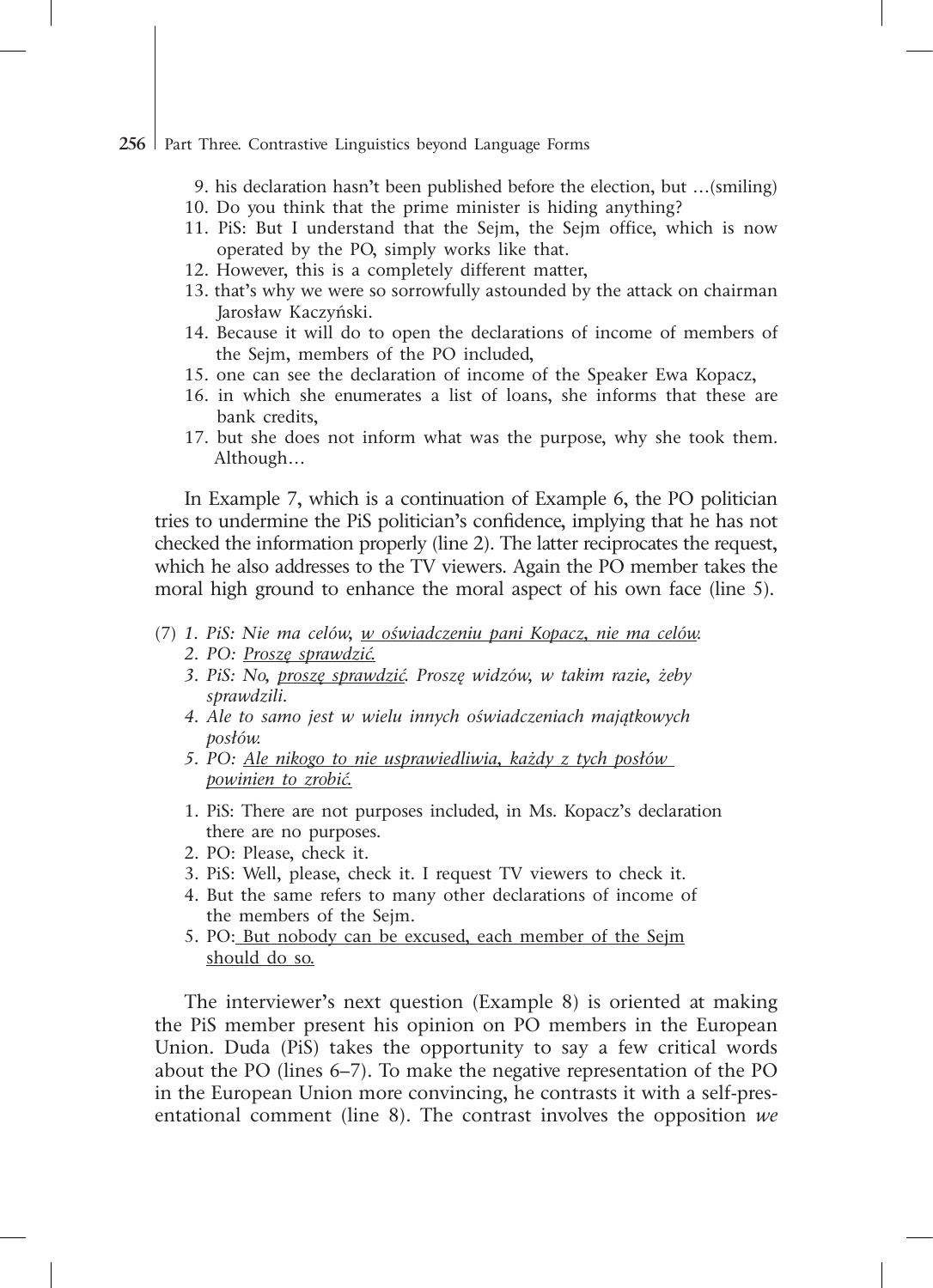*– they/others.* In political life the meaning of personal pronouns *my*  **'**we' and *oni* 'they', like in everyday social interactions, differs from situation to situation. Teun van Dijk (2009) writes about the political pronoun *we,* which may refer to a particular group or a political party, or it can be used as *pluralis majestatis* with reference to the prime minister, the prime minister and his government, or a group of politicians having the same opinion on a particular issue. In this particular case, the political pronoun *we* is used with reference to the members of one political party – the PiS.

- (8) *1. Interviewer: W wyborach tych chodzi o coś ważniejszego, kto będzie z Polski rządził w Brukseli,* 
	- *2. kto będzie rządził w Unii Europejskiej.*
	- *3. Jeżeli wygra PO, to, co to będzie oznaczało dla nas Polaków?*
	- *4. Andrzej Duda (PiS): Jeżeli wygra PO, będzie to oznaczało dla nas – Polaków – tyle,*
	- *5. że, w moim osobistym przekonaniu,*
	- *6. że będą ludzie, którzy niekoniecznie są przeświadczeni,*
	- *7. że w europarlamencie muszą bronić polskich interesów.*
	- *8. My jesteśmy do tego przekonani.*
	- 1. Interviewer: In this election something else matters, namely who from Poland is going to rule in Brussels,
	- 2. who is going to rule in the European Union.
	- 3. If the PO wins, what would it mean to us Poles?
	- 4. **Andrzej Duda (PiS)**: If the PO wins, it could mean for us Poles –
	- 5. that, in my personal opinion,
	- 6. that people who are not necessarily convinced
	- 7. that they must look after our Polish interests in the European Parliament.
	- 8. We have taken to doing so.

The negative representation of the PO in the European Union, in Example 8, is depicted by the PiS member in the following words (Example 9), where he mentions the PO MEP Róża Thun. To emphasize his point of view he uses repetition (lines 3, 4, 5).

- (9) *1. PiS: Proszę posłuchać, co mówi moja konkurentka,* 
	- *2. startująca także z okręgu małopolsko-świętokrzyskiego, pani Róża Thun.*
	- *3. Ona cały czas mówi o wspólnotowej Europie, ona mówi, że trzeba budować wspólną Europę.*
	- *4. A gdzie w tym wszystkim są nasze polskie interesy?*
	- *5. Dzisiaj przede wszystkim w europarlamancie trzeba bronić polskich interesów, bo…*
	- *6. Interviewer: Polskie interesy chyba sobie zapewniliśmy do 2020 roku.*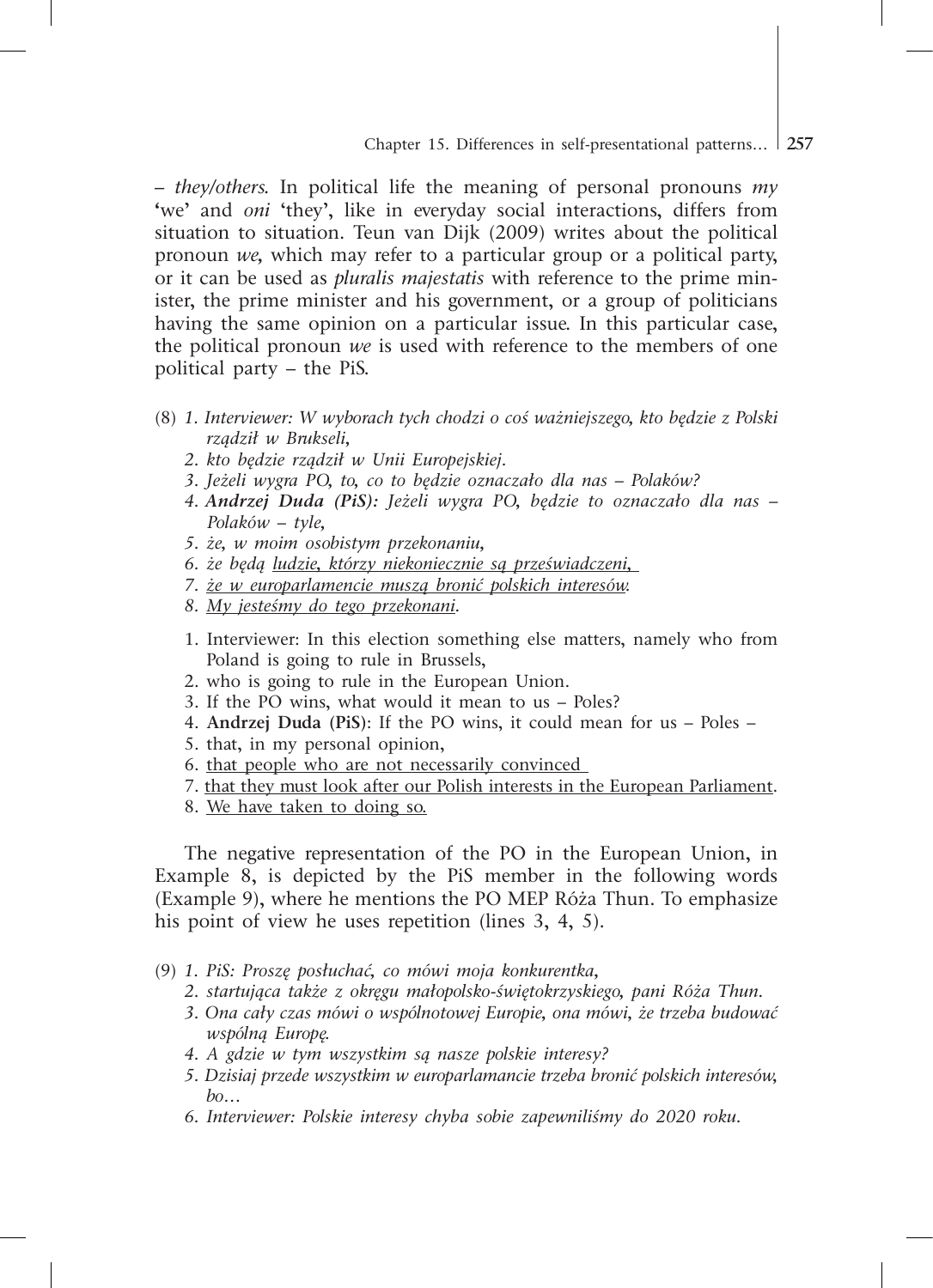- 1. PiS: Listen to what my rival
- 2. in the Małopolska-Świętokrzyskie constituency, Róża Thun, says.
- 3. She is talking all the time about common Europe, she is saying that it is necessary to build common Europe.
- 4. And where are our Polish interests in all this?
- 5. Today one has to first of all look after the Polish interests in the European Parliament, as…
- 6. Interviewer: We have taken care of the Polish interests to 2020.

In Example 10, the interviewer goes back to the issue of identifying the purposes of the loans in the MPs' declarations of income, showing the very declaration, including the information concerning the purposes of the loans, on the screen. In spite of that the PiS member does not want to accept the fact and denies it. Finally, the PO member directly threatens the PiS member's face, accusing him of lying. This is a mere statement of the fact, what really damages the PiS member's face is the material proof – Ewa Kopacz's declaration of income.

- (10) *1. Interviewer: A wracając do tego, co mi pan powiedział,* 
	- *2. pani Kopacz wpisała cele, kolega mi podpowiedział.*
	- *3. PiS: Nie wpisała celi, bo osobiście sprawdzałem.*
	- *4. PO: Ja też osobiście sprawdzałem, nie wracajmy już do tego.*
	- *5. PiS: Proponuję, żebyśmy na antenie otwarli oświadczenie majątkowe pani Kopacz.*
	- *6. PO: Mówi pan nieprawdę.*
	- 1. Interviewer: And going back to what you have said,
	- 2. Ms. Kopacz identified the purposes [of the loans], my colleague has told me.
	- 3. PiS: She did not identify the purposes [of the loans], I have personally checked.
	- 4. PO: I have personally checked too, let's leave it.
	- 5. PiS: I suggest that we open Ms. Kopacz's declaration of income here on the air.
	- 6. PO: What you say is not true.

By analogy to the question (Example 8) oriented at making the PiS member present his opinion on PO members in the European Union, the interviewer, now, asks the PO member a similar question (Example 11). To stress his objectivity in creating the picture of the PiS position in the EU Parliament, he starts with the expression *Prawda jest taka* 'The truth is' (line 2) and repeats it twice (lines 7, 13). The poor situation of the PiS MEPs in the EU Parliament (lines 2–4) is contrasted with the powerful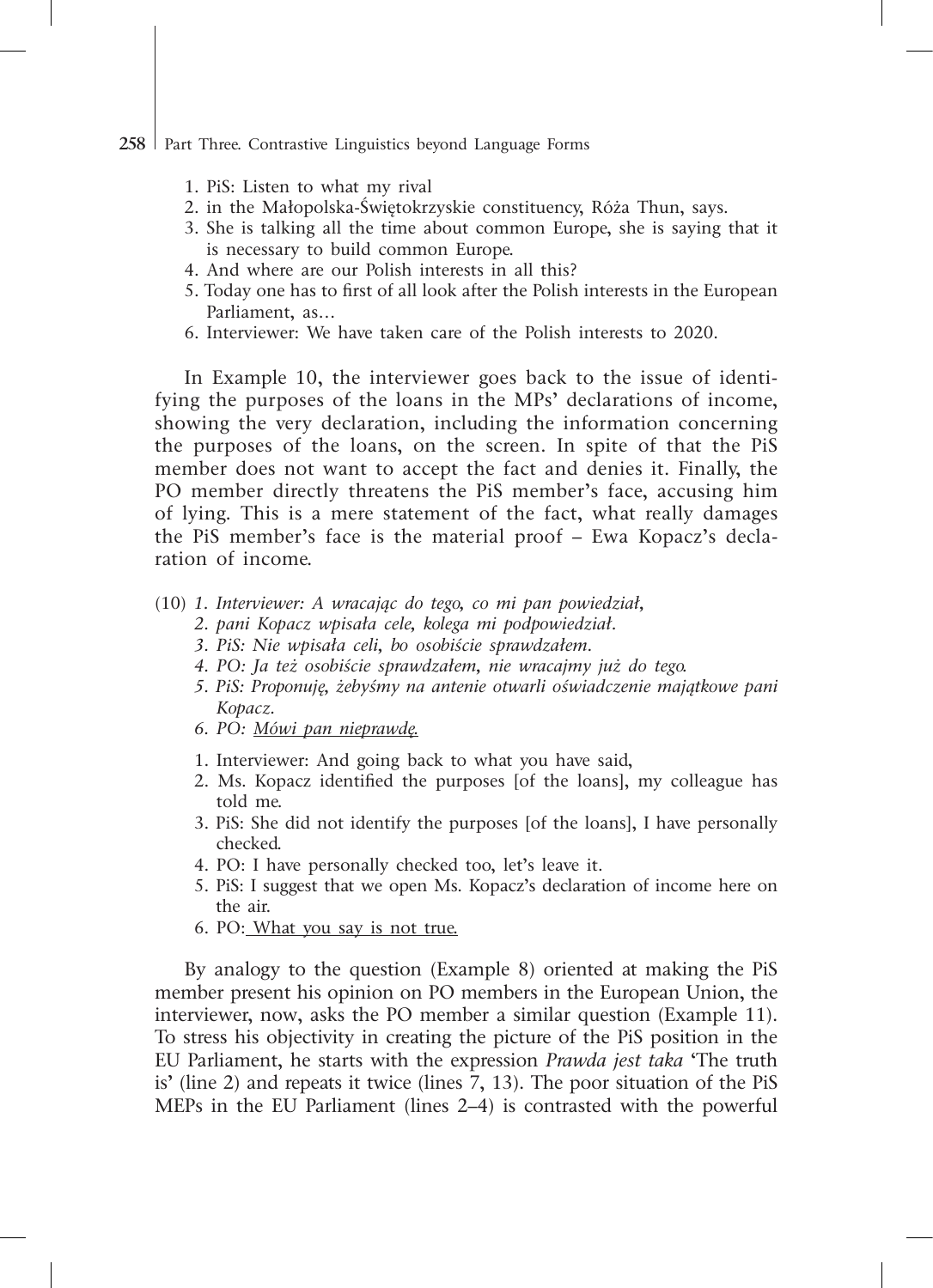position of the PO MEPs (lines 5–6). The PO member uses the political pronoun *my* (referring to the PO MEPs) in opposition to the PiS MEPs. To give credence to what he said, he admits that the PO and the PiS were able to reach agreement on matters important for Poland; in this case, enhancing both the PO group face and the PiS group face.

- (11) *1. Interviewer: Tadeusz Zwiefka, co będzie jak wybory wygra PiS?*
	- *2. Tadeusz Zwiefka (PO): Prawda jest taka, że PiS zasiadało w takich frakcjach,*
	- *3. które są w europarlamencie mało znaczące, niewielkie, 50-osobowe.*
	- *4. To oznaczało, że jeżeli PiS chciało pilnować polskich interesów, musiało to robić z nami.*
	- *5. To myśmy walczyli w dużych frakcjach o to,*
	- *6. żeby zadbać o polski interes w ramach interesu europejskiego.*
	- *7. Oczywiście, prawda też jest taka, pani redaktor,*
	- *8. że gdzie były ważne dla Polski sprawy, myśmy potrafili się tam porozumieć.*
	- 1. Interviewer: Tadeusz Zwiefka, what will happen, if the PiS wins?
	- 2. **Tadeusz Zwiefka (PO)**: The truth is that the PiS had its members in such factions
	- 3. which do not count much in the European Parliament, are small,
	- 4. that meant that if the PiS wanted to look after the Polish interests, they had to do so with us.
	- 5. It was us who fought in big factions
	- 6. to look after the Polish interests within the European interests.
	- 7. Certainly, the truth is that, [Ms. Editor],
	- 8. that if there were matters important for Poland, we were able to reach an agreement.

In Example 12, Duda (PiS) describes inconsistency in Donald Tusk's actions and defines it as hypocrisy. Zwiefka's (PO) response (line 4) to Duda's aggressive insinuations about Tusk's motives can be characterized as unmarked facework, involving actions intended to maintain or enhance self and/or other face, behavior aimed at establishing a good relationship or at sustaining the current state of a relationship – appropriate behavior; politic behavior rather than polite. Zwiefka uses the expression *Ja bardzo przepraszam, ale* 'I'm very sorry, but', but in this context it is rather a marker of disagreement than a marker of politeness. On the one hand, Zwiefka does not disrespect his opponent; he acknowledges his political competence and knowledge (e.g. *pan doskonale wie* 'you perfectly know'). On the other hand, he feels the need to explain the mechanisms of such official visits, which is a good opportunity to engage in the PO party self-presentation (lines 6–10). He presents it as a party with a leader of international stature who knows the rules of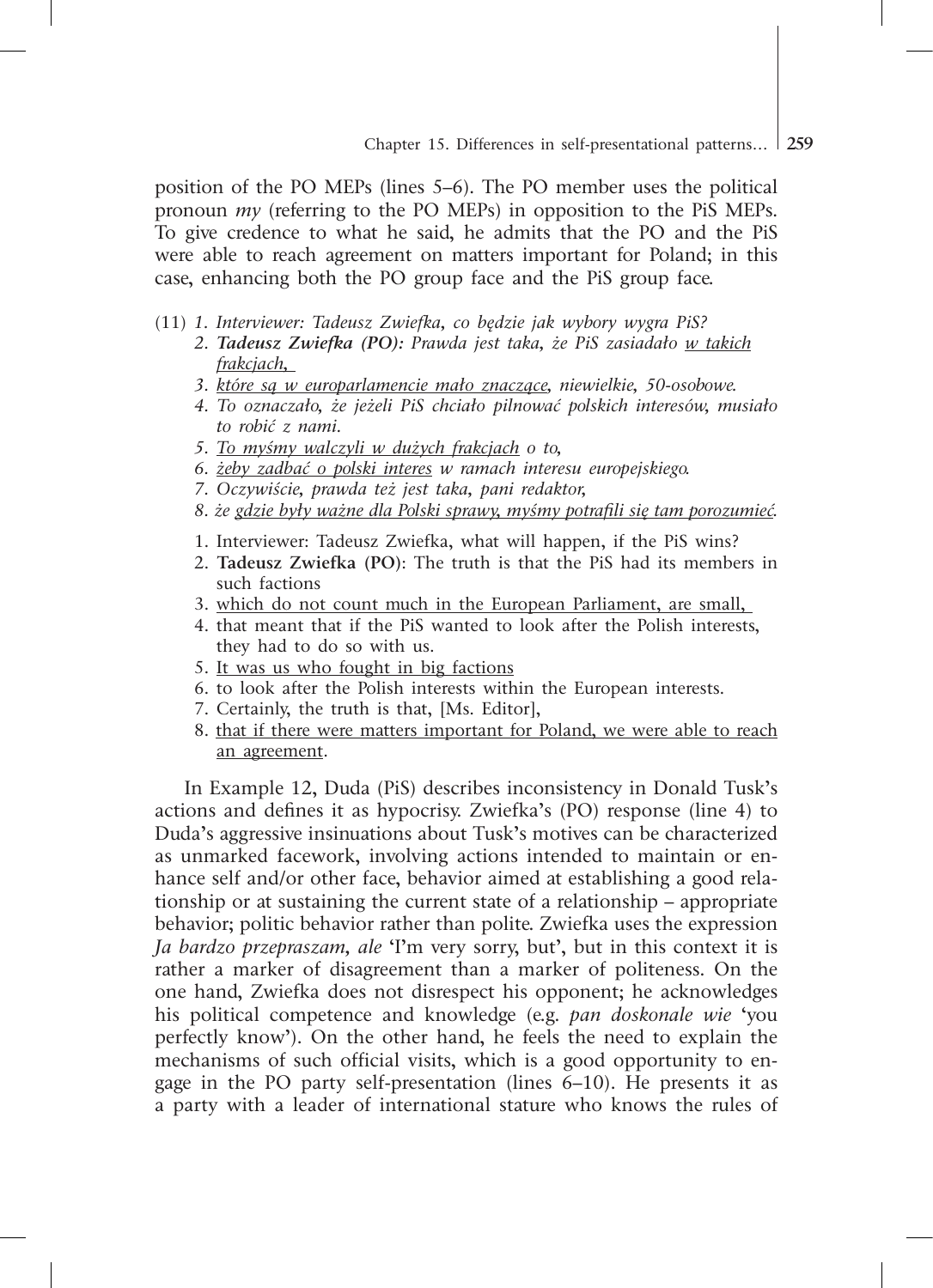international politics (lines 12–13). Duda interprets Zwiefka's words in a completely different way: as a proof that he is right (line 11). Once more he tries to discredit Prime Minister Tusk by questioning his political competence (line 14).

- (12) *1. PiS: (…), jeżeli on na kilka dni przed wyborami jedzie do ojca świętego, 2. wyjednuje sobie tam wizytę, no to jest to znamienne, pani redaktor.*
	- *3. PiS: To jest hipokryzja.*
	- *4. PO: Ja bardzo przepraszam, ale pan doskonale wie, że nie ma wyjedny wania wizyty u ojca świętego.*
	- *5. PiS: Jak nie ma, przecież to jest dyplomacja, panie pośle.*
	- *6. PO: Tak, to jest dyplomacja właśnie. Ta wizyta w Rzymie była pla nowana od dawna.*
	- *7. Od dawna było wiadomym, że jest rocznica okrągła, 70-ta, bitwy pod Monte Casino,*
	- *8. i przy okazji tej wizyty Donald Tusk również zapragnął,*
	- *9. aby odbyły się bardzo poważne spotkania z ojcem świętym papieżem Franciszkiem*
	- *10. oraz z premierem Włoch. Oraz z premierem Włoch!*
	- *11. PiS: Czyli jednak zapragnął, czyli jednak starał się o to, o tym właśnie mówimy!*
	- *12. PO: Tak starał się o to, bo jest politykiem międzynarodowym,*
	- *13. rozumiejącym politykę międzynarodową, europejską.*
	- *14. PiS: A co nie wiedział, że będą wybory?*
		- 1. PiS: (…) if a couple of days before the election he goes to the Holy Father,
	- 2. he wheedles the visit there, so it is striking.
	- 3. It is hypocrisy.
	- 4. PO: I'm sorry but you (Sir) perfectly know that you can't wheedle the visit to the Holy Father.
	- 5. PiS: But you can, this is diplomacy, the honorable gentleman.
	- 6. PO: Yes, that is diplomacy, exactly. This visit to Rome was planned a long time ago.
	- 7. It has been known for a long time that it is the round, 70th, anniversary of the battle of Monte Casino,
	- 8. and Donald Tusk took this opportunity
	- 9. to meet with the Holy Father Pope Francis
	- 10. and the Prime Minister of Italy. And with the Prime Minister of Italy!
	- 11. PiS: So he wanted it, after all, he sought to meet them. That's what we are talking about!
	- 12. PO: Yes, he sought to meet them, because he is an international politician,
	- 13. who understands international and European politics.
	- 14. PiS: Didn't he know that the election would soon start?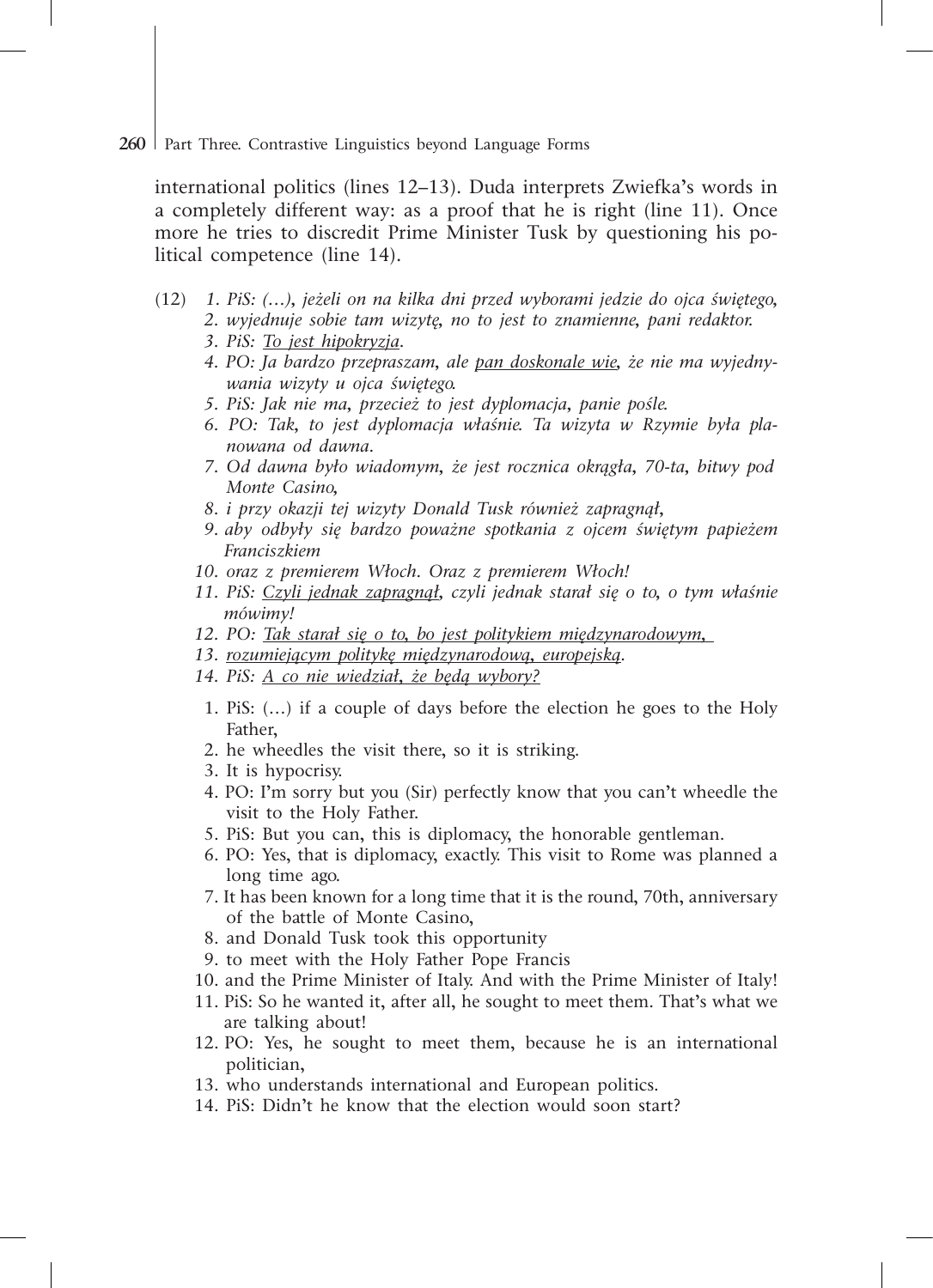#### **15.5 Conclusions**

The aim of the study was to compare self-presentational styles of members of the two major political parties in Poland, the Civic Platform and the Law and Justice. I focused on the forms by means of which individual party members construct and present their group identity, deal with the question of representing the other and interact with their political opponents.

On the basis of the presented analysis of a political interview, one can draw a number of conclusions. The two interviewees, the PO member and the PiS member, use the same strategies of self-presentation (cf. Leary 2005):

- describing their own party in the way to make a desired impression on the electorate;
- expressing opinions suggesting that as a party they have particular attributes, highly valued by the electorate;
- public attributions: explaining their behavior in accordance with the projected image of their party;
- non-verbal behavior, such as facial expressions, and prosodic features, such as tone of voice.

However, the actual realization of the strategies differs. The PO member responses to the interviewer's questions are to the point. His responses to the PiS member's accusations and criticism are logical and pertinent to the ongoing exchange. He is self-confident, which is visible in his civilized manners and calm, emotionless and relatively slow way of speaking. He is creating a positive image of his party, providing detailed arguments to enhance it. His main aim is to maintain and enhance the moral and competence aspects of the party's face, his own individual face included. He is also engaged in maintaining the relational aspect of his face, behaving in a polite or at least in a politic/appropriate way (he uses proper words of address, different linguistic markers of politeness, such as *przepraszam* 'I'm sorry', *proszę*  'please', and he does not attack or offend his opponent). He threatens the other interviewee's individual face, the group face of the PiS party and the individual face of its leader in a direct way, *on record without redress* (using Brown and Levinson's (1987) terminology), but the tone of his statements is mitigated by emotionless expression of pertinent arguments. In the same, emotionless way he reacts to the criticism and accusations directed at him and at his party.

The PiS member manages his own face and his party's face in a different way, but the aspects of face he focuses on are the same, moral face and competence face. Criticizing the PO, he resorts to ungrounded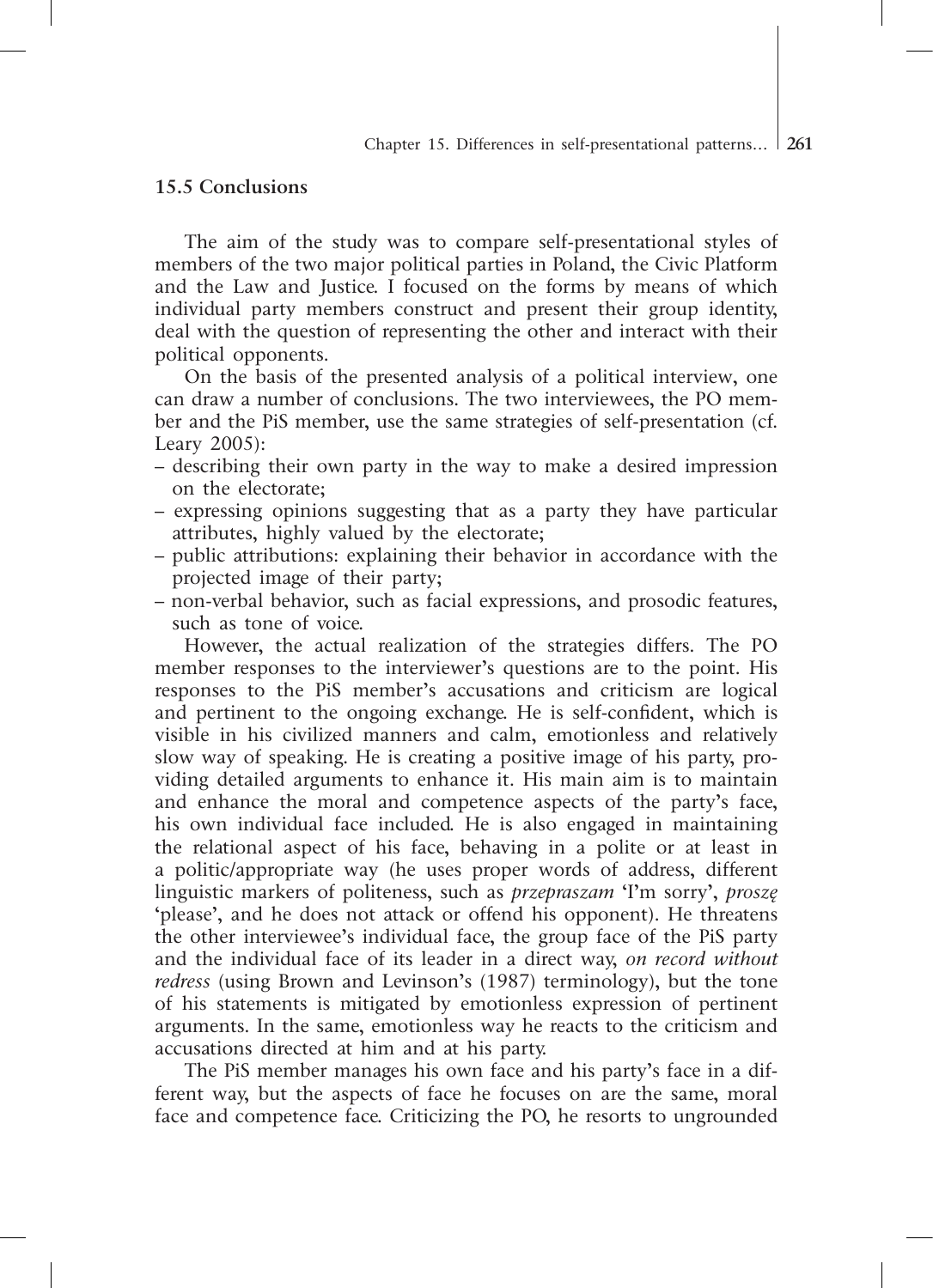accusations and lies (in fact both interviewees are caught lying). Unlike his opponent, he often says something indirectly, in the form of understatements and allusions. His utterances are not emotionless as those of his opponent: he frequently smiles with satisfaction; satisfaction can be heard in the few exclamations he makes. Sometimes he fails to refrain from aggressive comments, sometimes he is ironical.

The main objective for the two interviewees is not their individual face, but the group face of their respective parties, in some cases epitomized in the individual face of their leaders.

On the basis of the observation of the two parties' members behavior presented in the media and the analysis of a corpus of TV interviews given by members of the two parties, I have come to the following conclusions:

- 1. Although certain self-presentational strategies can be observed as most frequently employed by politicians in general, e.g., lying (as a self-presentational strategy, it is used to enhance the individual's and his/her party's face and to denigrate the opponent), some patterns of behavior aimed at self-image creation are specific for a particular political party, functioning as a community of practice.
- 2. The two parties in question differ in this respect.
- 3. Generally speaking, the PO members' statements are less aggressive, more to the point and logical, than those made by the PiS members, who are more emotional (they often express aggression, hostility, and satisfaction from the opponents' failure) and like to offend the opponent.
- 4. All the enumerated features attributed to one party or the other can be observed in both, but their intensity differs. Besides, individual variability also has to be taken into consideration.

### **References**

- Arundale, R. B. 2006. Face as relational and interactional: A communication framework for research on face, facework, and politeness. *Journal of Politeness Research* 2. 193–216.
- Bauman, Z. 2000. *Liquid modernity*. Cambridge: Polity Press.
- Bogdanowska, N. & E. Bogdanowska-Jakubowska. 2014. (Im)politeness and gender – An analysis of public exchanges between male and female politicians. A paper presented at *6th International Conference on Intercultural Pragmatics and Communication*, Valletta, Malta, 29 May–1 June.
- Bogdanowska-Jakubowska, E. 2015.  $\text{Inny}_1$  i  $\text{inny}_2$  znaczenie potoczne kontra znaczenie akademickie. In E. Bogdanowska-Jakubowska (ed.), *Inność/różnorodność w języku i kulturze,* 9–28. Katowice: Wydawnictwo Uniwersytetu Śląskiego.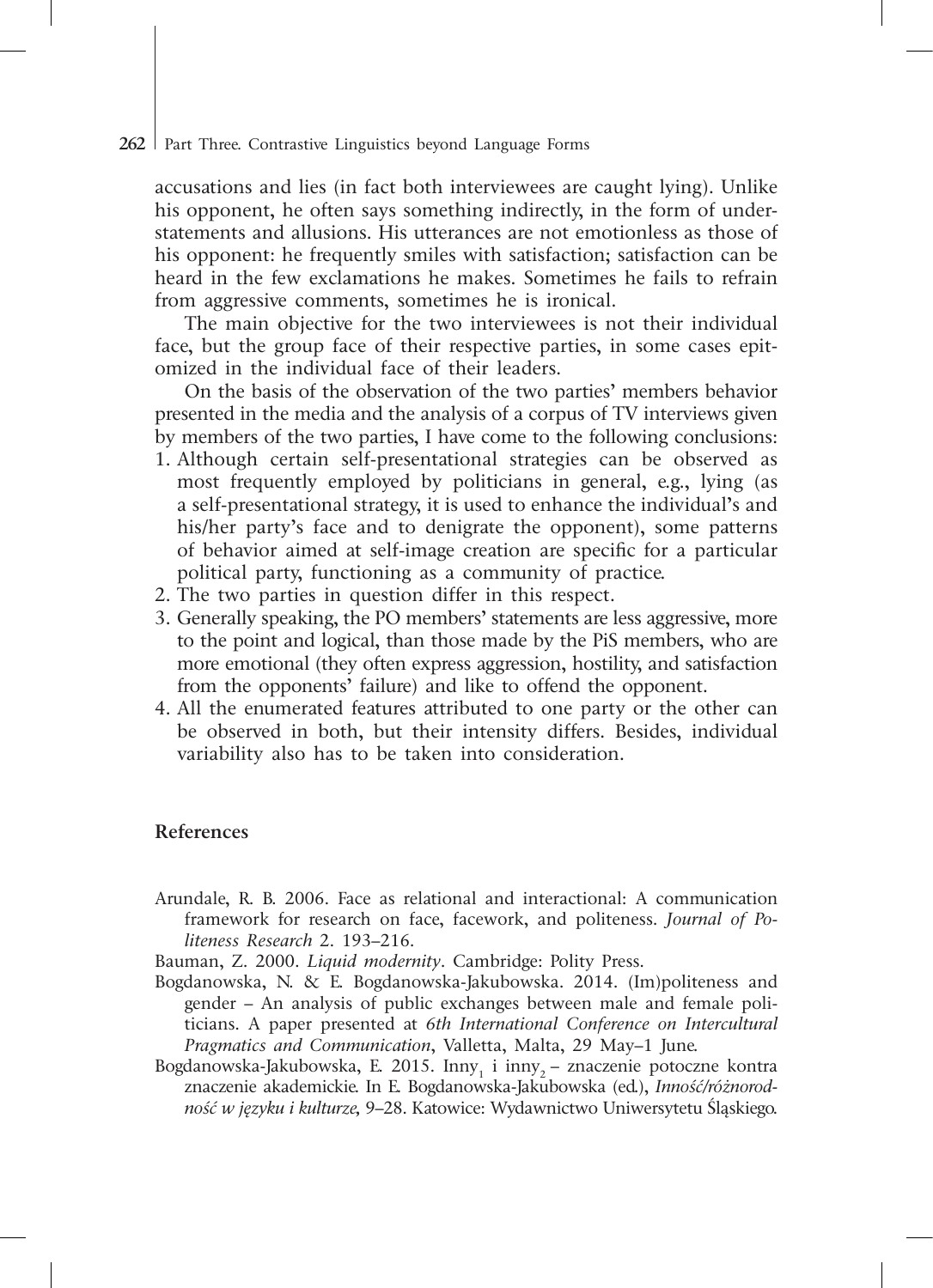- Bogdanowska-Jakubowska, E. 2016. Multiple contexts of face. In E. Bogdanowska-Jakubowska (ed.), *New ways to face and (im)politeness*, 31–50. Katowice: Wydawnictwo Uniwersytetu Śląskiego.
- Bourdieu, P. 1977. *Outline of a theory of practice.* Trans. by R. Nice. Cambridge– New York: Cambridge University Press.
- Brown, P. & S. C. Levinson. 1987. *Politeness. Some universals in language usage*. Cambridge: Cambridge University Press.
- Caldas-Coulthard, C. R. 2003. Cross-cultural representation of 'otherness' in media discourse. In G. Weiss and R. Wodak (eds.), *Critical discourse analysis. Theory and interdisciplinarity,* 272–296. Basignstoke: Palgrave Macmillan.
- De Fina, A. 2011. Discourse and identity. In T. A. van Dijk (ed.), *Discourse studies. A multidisciplinary introduction.* 2nd edn., 263–282. Los Angeles–London–New Delhi: Sage.
- Eckert, P. & S. McConnell-Ginet. 1992. Think practically and look locally: Language and gender as community-based practice. *Annual Review of Anthropology* 21. 461–490.
- Eelen, G. 2001. *A critique of politeness theories.* Manchester: St. Jerome.
- Fairclough, N. & R. Wodak. 1997/2009. Critical Discourse analysis. In T. A. van Dijk (ed.), *Discourse as social interaction*, 258–284. London: SAGE Publications.
- Goffman, E. 1967. *Interaction ritual: Essays in face-to-face behavior*. Chicago: Aldine Publishing Company.
- Holmes, J. & M. Meyerhoff. 2003. Different voices, different views: An introduction to current research in language and gender. In J. Holmes & M. Meyerhoff (eds.), *The handbook of language and gender*, 1–18. Oxford: Blackwell Publishing Ltd.
- Holm-Hansen, J. 2011. Continuity and change in Polish party politics since 1989. In E. Bakke & I. Peters (eds.), *20 years since the fall of the Berlin Wall: Transitions, state break-up and democratic politics in Central Europe and Germany*, 269–286. Berlin–Cambridge: Berliner Wissenschafts-Verlag/Intersentia.
- Lauerbach, G. E. & A. Fetzer. 2007. Political discourse in the media: Cross-cultural perspectives. In A. Fetzer & G. E. Lauerbach (eds.), *Political discourse in the media cross-cultural perspectives*, 3–30. Amsterdam–Philadelphia: John Benjamins Publishing Company.
- Lave, J. & E. Wenger. 1991. *Situated learning: Legitimate peripheral participation.*  Cambridge: Cambridge University Press.
- Leary, M. 2005. *Wywieranie wrażenia na innych. O sztuce autoprezentacji.* Trans. by A. Kacmajor & M. Kacmajor. Gdańsk: Gdańskie Wydawnictwo Psychologiczne.
- Locher, M. A. 2006. Polite behavior within relational work: The discursive approach to politeness. *Multilingua* 25. 249–267.
- Locher, M. A. & R. Watts. 2005. Politeness theory and relational work. *Journal of Politeness Research* 2. 9–33.
- Mills, S. 2003. *Gender and politeness*. Cambridge: Cambridge University Press.
- Mills, S. 2005. Gender and impoliteness. *Journal of Politeness Research* 1 (2). 263–280.